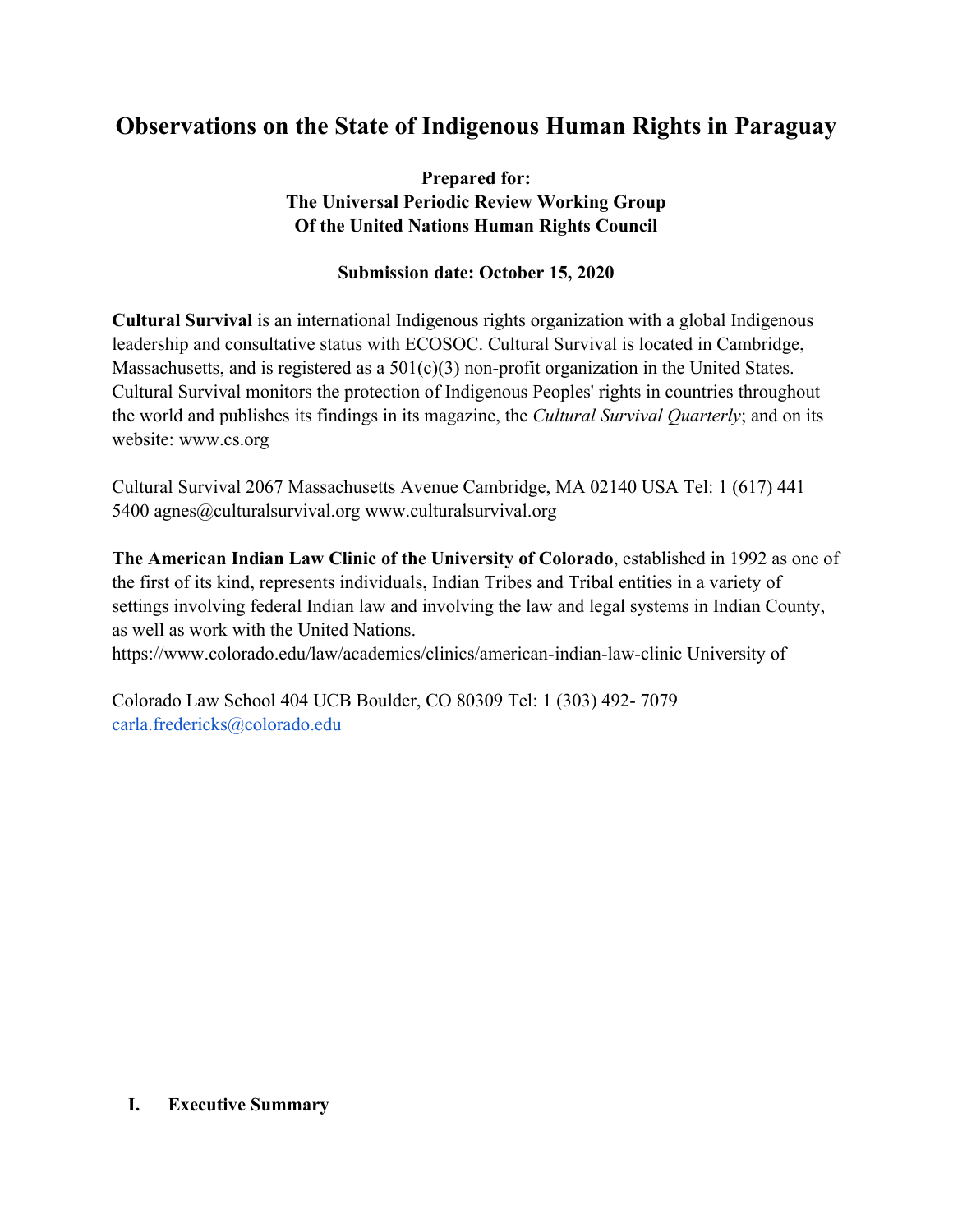1. Cultural Survival and the University of Colorado'<sup>s</sup> American Indian Law Clinic welcome the opportunity to contribute to the Human Rights Council'<sup>s</sup> Universal Periodic Review (UPR) of Paraguay. Despite some progress in the years since the last UPR in 2015, the governmen<sup>t</sup> of Paraguay has failed to protect and recognize the rights of Paraguay's Indigenous Peoples by permitting acts by governmen<sup>t</sup> agents and third parties (acting with the government's acquiescence or tolerance), to diminish the existence, value, use, or enjoyment of land and other resources belonging to Indigenous Peoples. These activities include resource extraction, demolition of sacred sites, logging, road construction, as well as discrimination and violence against Indigenous Peoples. In 2014, the Special Rapporteur on the Rights of Indigenous Peoples visited Paraguay and noted that the country had ratified all the core international and regional human rights instruments but continued to violate the rights of Indigenous Peoples, with the foremost concern being the security of their rights to lands, territories, and resources. i This continues to be the case today. Moreover, Paraguay has experienced catastrophic environmental events due to climate change, including fires and flooding, which have only exacerbated the impact of the aforementioned activities.

### **II. Background**

- 2. There are 19 distinct Indigenous Peoples in Paraguay, comprising five different linguistic families.<sup>ii</sup> According to the third National Census of Population and Housing for Indigenous Peoples in 2012, roughly 117,150 people, or less than 2% of the Paraguayan population, self-identify as Indigenous. iii These Indigenous Peoples live in 531 communities and 241 villages throughout the country, with the greatest diversity of Indigenous Peoples living in the western Chaco region.<sup>iv</sup>
- 3. Paraguay ratified Convention 169 of the International Labour Organization (ILO) and took initial steps in implementation in 1993. In 2007, Paraguay voted in favor of the UN Declaration on the Rights of Indigenous Peoples (Declaration). Furthermore, Paraguay is also party to the Covenant Against Torture (CAT), ICCPR, CERD, CEDAW, CRC, and ICESCR.
- 4. Paraguay also lists the protection of Indigenous Peoples in its 1992 Constitution, guaranteeing them the right to "preserve and develop their ethnic identity in their own habitat.<sup>"v</sup> Despite recognition in the Constitution and other various legal international treaties and instruments, the Paraguayan governmen<sup>t</sup> still refuses to honor these bodies of law, which has resulted in <sup>a</sup> number of ongoing human rights violations.
- 5. Despite specific instructions from the Inter-American Court on Human Rights, including three rulings with high standards for Indigenous Peoples, the Paraguayan governmen<sup>t</sup> has, in many instances, neglected to address its own shortcomings related to recognizing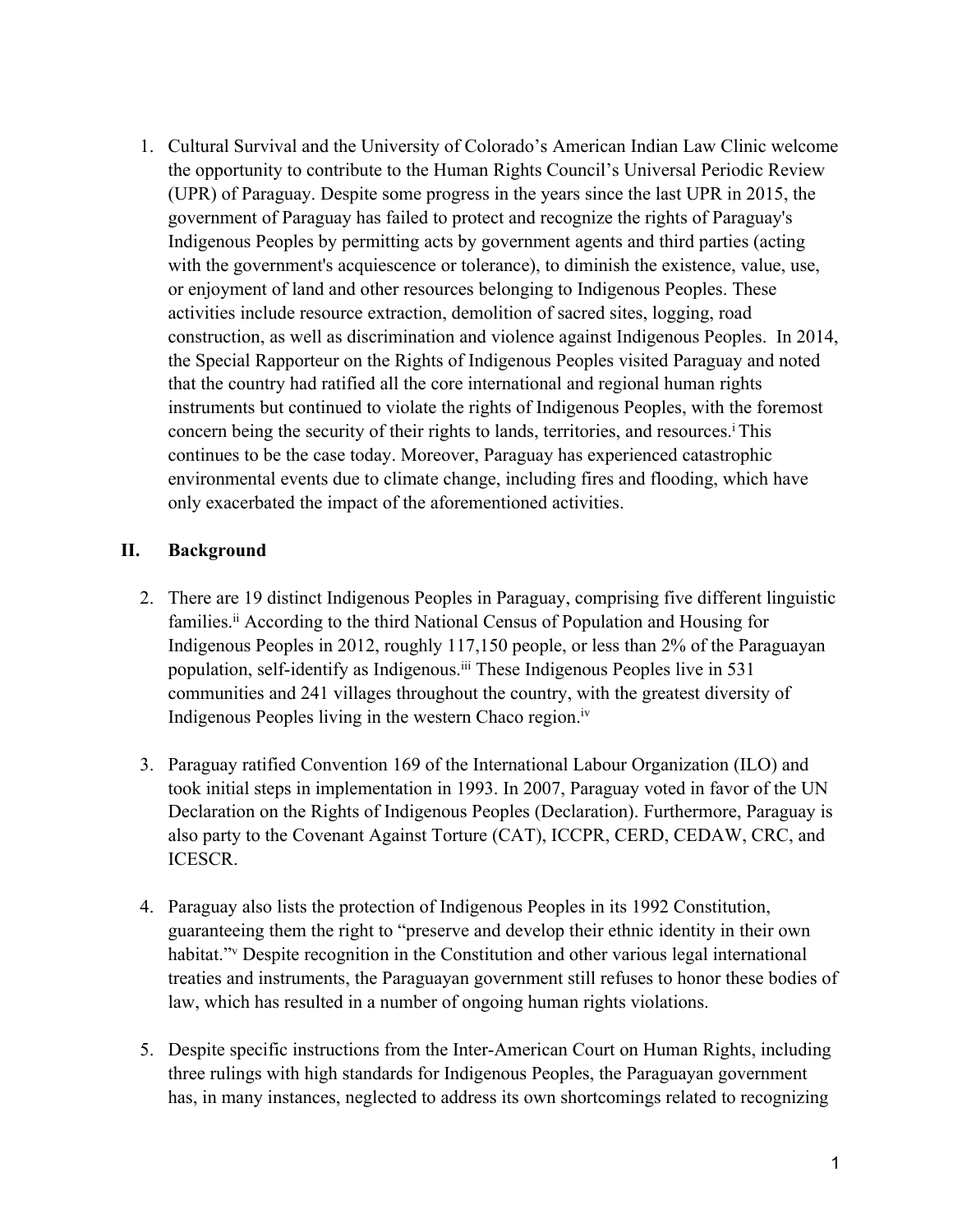and protecting Indigenous Peoples' rights.<sup>vi</sup> As a result, Indigenous Peoples continue to face unregulated land-grabs, forcing Indigenous Peoples to take to the streets in peaceful protest to make their voices heard in protection of their lands.<sup>vii</sup>

- 6. In 2019, the governmen<sup>t</sup> of Paraguay approved Decree 1039/18, which approves the "Protocol for the Process of Consultation and Free, Prior and Informed Consent with the Indigenous Peoples that live in Paraguay."<sup>viii</sup> This decree came after nine years of advocacy by Indigenous communities, including the Federation for the Self-Determination of Indigenous Peoples (FAPI). This protocol is based on Chapter V of the Indigenous Peoples' Constitution, as well as ILO Convention No. 169, Art. 6, which stipulates that the governmen<sup>t</sup> "consult the peoples concerned, through appropriate procedures and in particular through their representative institutions, whenever consideration is being given to legislative or administrative measures which may affect them directly." ix The UNDRIP, the American Convention on Human Rights, and other international instruments ratified by Paraguay also form the fundamental basis of this protocol, which authorizes the Paraguayan Indigenous Institute to issue relevant regulations for the effective implementation of this provision.<sup>x</sup>
- 7. On Sept. 18, 2020, the Paraguayan President enacted a law<sup>xi</sup> to transfer 219 hectares of land to the Y'aka Marangatú Indigenous community, following <sup>a</sup> 25-year battle by the community to gain title to their ancestral lands.<sup>xii</sup> This decision fulfills the Friendly Settlement Mechanism agreed to as par<sup>t</sup> of <sup>a</sup> process in the Inter-American Commission for Human Rights. The bill had been driven by the Instituto Paraguayo del Indígena (Paraguayan Indigenous Institute), and the decision was hailed as <sup>a</sup> "historic achievement" by the Federation for the Self-Determination of Indigenous Peoples (FAPI). The community'<sup>s</sup> petition claimed that despite struggling since 1995 to gain title, they would not have been able to do so without backing such as this law due to the threat of harassment and eviction by police, local officials, and third parties in the territory.<sup>xiii</sup> The bill transfers the land to FAPI for its allocation to the Y'aka Marangatú community.<sup>xiv</sup> In addition to being their ancestral lands and the implicit meaning of that for their territorial rights, the land contains an ancient cemetery which is <sup>a</sup> sacred site to the Y'aka Marangatú community. xv Although this sets <sup>a</sup> positive precedent, it remains to be seen if this decision will facilitate other Indigenous territories to be titled or if the case will stand alone.
- 8. The Paraguayan governmen<sup>t</sup> remains silent, indifferent, or in direct opposition to many of the recommendations made during the 2015 Universal Periodic Review, and Indigenous Peoples remain largely underrepresented and marginalized by the government, resulting in the continuation of various human rights violations.

#### **III. Past UPR Recommendations**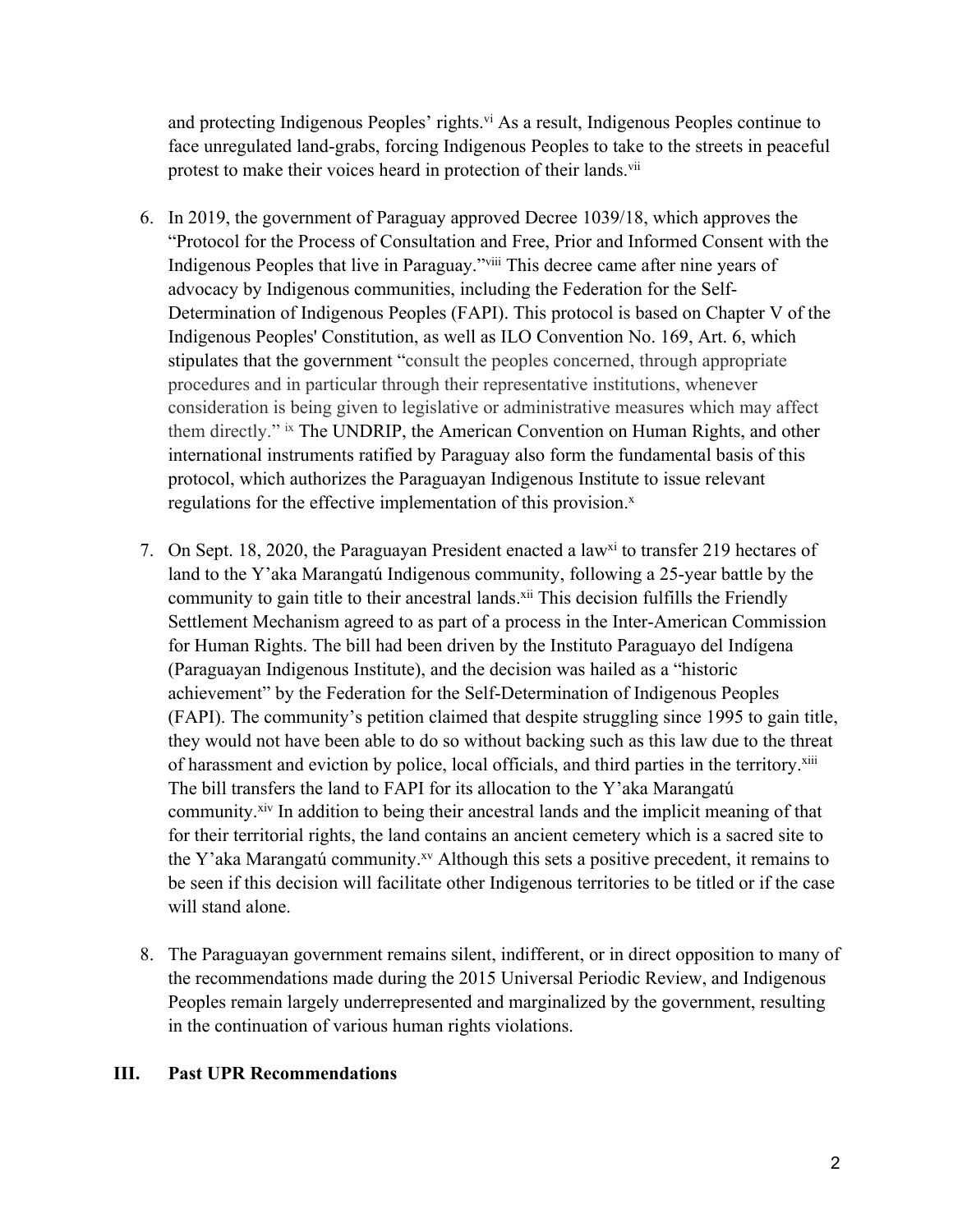- 10. Several recommendations from the first and second cycle have ye<sup>t</sup> to be properly or fully implemented: xvi
	- a. *To protect and strengthen the land rights of Indigenous communities and eradicate land-based discriminatory practices, specifically by enforcing the Inter-American Court sentences in regards to the Yakye Axa and Sawhoyamaxa communities* (Lebanon, Germany, Costa Rica, Canada, Australia, Norway).
	- b. *To pass legislation and policy that combats any form of discrimination, and to explicitly mention Indigenous communities in such laws* (Honduras, Brazil, Guatemala, Greece, Indonesia, Kyrgyzstan) *and to bolster and increase the suppor<sup>t</sup> of the Indigenous Peoples Institute of Paraguay (INDI)* (Peru, Haiti, Georgia).
	- c. *To increase the access to quality education that respects and encourages Indigenous cultures and languages* (Lao People'<sup>s</sup> Democratic Republic, Kyrgyzstan, Holy See, Georgia, Islamic Republic of Iran) *and to ratify the Convention against Discrimination in Education* (Iraq, Nicaragua, South Africa, Uzbekistan, Portugal, Ghana, Honduras).
	- d. *To enhance the access to and quality of healthcare, specifically in regards to Indigenous communities and reproductive rights* (Belgium, Colombia, Panama, Kazakhstan, Dominican Republic).
	- e. *To improve access to, and fairness and transparency of the justice system to Indigenous Peoples* (Mexico, Egypt, Spain).

## **IV. Continuing Indigenous Human Rights Violations**

- *A.* **Discrimination and Poverty:** *Relevant Treaties and Articles: CERD (art. 2, 4, 5);* ICCPR (art. 2, 3, 6, 7, 17, 21, and 27); UNDRIP (art. 2, 8, 9, 14, 15, 16, 21, 22, 24, 29);
- 11. Discrimination against Indigenous Peoples in Paraguay continues despite some progress on access to justice and social services, reparation, and land restitution.<sup>xvii</sup> This historical and structural discrimination has manifested itself in various ways, resulting in marginalization and multidimensional poverty.<sup>xviii</sup> While the Paraguayan Constitution guarantees Indigenous Peoples the right to participate in the social, political, and cultural life of the country, discrimination hinders their abilities to progress economically and socially while maintaining their cultural identity and thus fulfillment of this right continues to fall short. xix
- 12. While Paraguay has experienced significant economic growth in recent years, this has unfortunately often occurred at the expense of local ecosystems such as forests, rivers, and other environmental resources, which are essential for Indigenous lifeways and subsistence. The persistence of discriminatory practices is still reflected in the treatment of Indigenous lands as sacrifice zones for economic growth despite recommendations in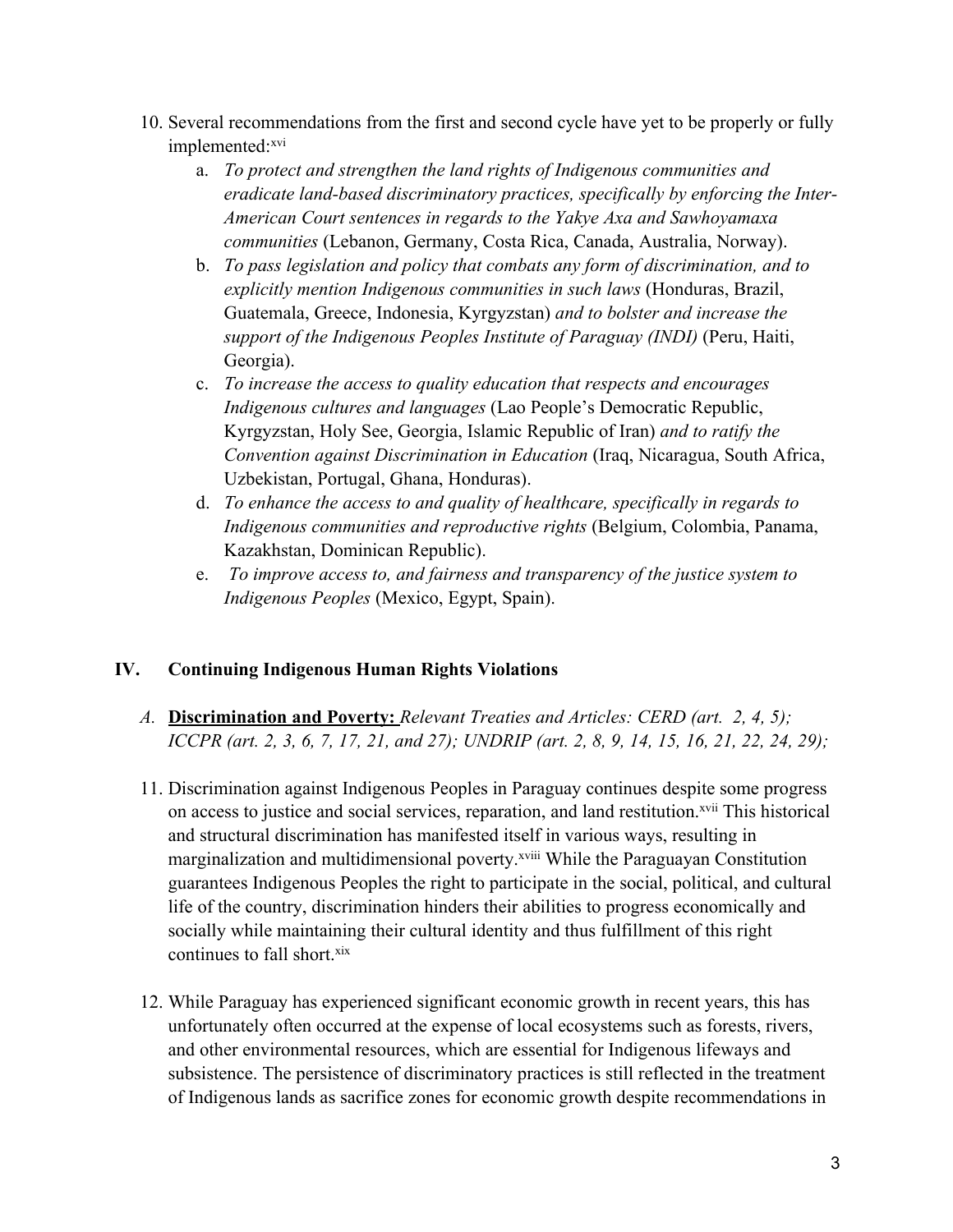previous country reports.

- 13. Removing Indigenous Peoples from their ancestral lands is paired with systemic racial discrimination, which ultimately places Indigenous Peoples on the fringes of society. This multi-layered historical displacement has severed many cultural and traditional ties to the territories that Indigenous Peoples have stewarded across generations. In 2016, the UN Committee on the Elimination of Racial Discrimination (CERD) reported and voiced their concern that Paraguay does not ye<sup>t</sup> have an appropriate, effective mechanism for filing claims for the restitution of ancestral territories and lands and that Indigenous Peoples have not been able to obtain legal title to their lands.<sup>xx</sup> Moreover, the report also indicated the ongoing concern that widespread land-grabbing by private companies and individuals, which has resulted in social conflicts as well as forced evictions, has not been adequately addressed by the Paraguayan government.<sup>xxi</sup>
- 14. Loss of land and forceful evictions have been cited by experts as one of the main reasons 75% of the Indigenous population of Paraguay lives in poverty and 60% in extreme poverty.<sup>xxii</sup> In 2019, the ICCPR Committee expressed concerns that Paraguay was making "inadequate progress...in protecting and promoting the rights of Indigenous Peoples," evidenced by the extreme poverty and <sup>a</sup> lack of access to healthcare and education in Indigenous communities.<sup>xxiii</sup>
- 15. Another factor that has contributed to ongoing discrimination against Indigenous Peoples in Paraguay is the lack of Indigenous representation in governmental affairs. The 2019 ICCPR repor<sup>t</sup> calls for "measures to ensure the full participation of members of Indigenous Peoples in political life" and in all levels of government.<sup>xxiv</sup>
- *B.* **Land Rights Violations :***Relevant Treaties and Articles: ICESCR (art. 1, 2, 5) UNDRIP (art. 18, 19, 26, 27, 28, 30, 32, 37, 38, &46)*
- 15. Indigenous Peoples' collective rights to their lands, territories and resources have not been fully recognized in Paraguay. Systematic dispossession of Indigenous land during the 35-year dictatorship of <u>General Alfredo [Stroessner](https://www.theguardian.com/world/2009/oct/14/alfredo-stroessner-paraguay-operation-condor)</u><sup>xxv</sup> left Paraguay with the highest level of inequality of land ownership in the world, according to <sup>a</sup> 2018 World Bank Report.<sup>xxvi</sup> To date, Paraguay continues to lack a mechanism for redistributing and titling land back to Indigenous Peoples that was taken from them during this era.
- 16. Although the Paraguayan Constitution recognizes the rights of Indigenous Peoples to their ancestral lands and their participation in the managemen<sup>t</sup> of natural resources, Indigenous Peoples continue to be forcibly removed from their traditional lands through illegal land-grabs by private groups related to the soya and meat industries.<sup>xxvii</sup> Industrial soy farming, which occupies at least half of the arable land in Paraguay, has led to problems of deforestation, loss of biodiversity, water contamination through pesticide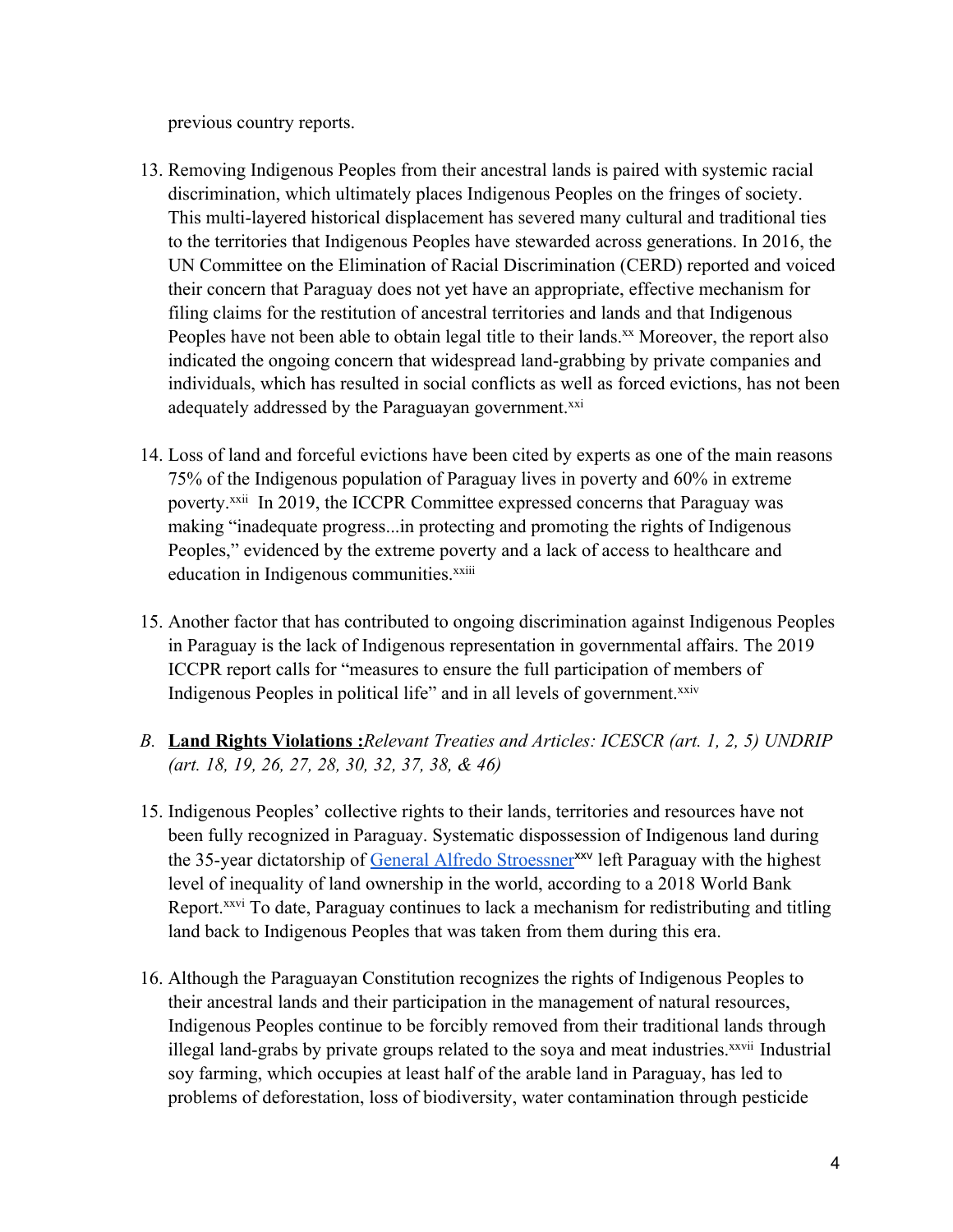use, and massive migration to cities as a result of job loss due to mechanization.<sup>xxviii</sup>

- 17. In 2018, members of the Tacuara'i community, who belong to the Ava Guarani Chiripa Peoples, attempted to return to their traditional Tacuara'i territory which was now occupied by Brazilian soya farmers.<sup>xxix</sup> A violent response from those occupying the land resulted in the kidnap, torture and death of Isidoro Barrios, <sup>a</sup> young Indigenous man. xxx While the Tacuara'i were initially successful in re-establishing <sup>a</sup> settlement, later gunmen returned to burn their possessions and remove them from their homes.<sup>xxxi</sup> Afterwards, the Indigenous community made its way to Paraguay'<sup>s</sup> capital, Asuncion, in search of suppor<sup>t</sup> from governmen<sup>t</sup> authorities. Unheard, the group spen<sup>t</sup> six months in the plaza outside of the Legislative Palace in protest. During this time, another Indigenous community leader Francisco López Ortiz was murdered in the middle of the central plaza just steps away from National Police headquarters. In March 2019, the governmen<sup>t</sup> finally agreed to negotiate with the community and offered to re-house the Tacuara'i within another Indigenous community while <sup>a</sup> more permanen<sup>t</sup> solution was discussed. A trip by INDI in June 2019 to map the Indigenous lands in question was cut short after officials were unable to enter the territory due to locked fencing pu<sup>t</sup> up by soy plantation owners.<sup>xxxii</sup>
- 18. According to research carried out by Paraguayan agro-economist in conjunction with OXFAM, Paraguayan policy has actively encouraged concentration of land for industrial agriculture through low rural taxes, lax environmental laws. This, combined with high corruption and the personal business interests of politicians, which greatly favor big landowners, has contributed to <sup>a</sup> lack of political will to meet demands of Indigenous communities seeking land restitution from industrial soy farming.<sup>xxxiii</sup>
- 19. Although there has been an increase in the pas<sup>t</sup> three years in the rate of compliance with commitments under the Inter-American human rights system, there has been limited progress in the implementation of the three judgments handed down by the Inter-American Court of Human Rights on the Sawhoyamaxa, Yakye Axa, and Xákmok Kásek communities. The ICCPR Committee noted in their 2019 repor<sup>t</sup> that it has not received sufficient information on private companies' implementation of Decision No. 166/2016 concerning deforestation within these territories.<sup>xxxiv</sup>
- 20. Even following the passage of Decree 1039/18 regulating Free, Prior and Informed Consent in Paraguay, Indigenous Peoples are still struggling with their land being taken without consultation or consent. In 2019, the Tekoha Sauce Ava Guarani were served <sup>a</sup> warrant for eviction from their territorial lands by the Itaipú Binational hydroelectric company which is state-owned by Paraguay and Brazil.<sup>xxxv</sup> The Tekoha Sauce Ava Guarani (Tekoha Sauce) were displaced from these lands without consent or consultation during the company's construction of the Itaipu Dam in 1982.<sup>xxxvi</sup> Now, they find themselves in <sup>a</sup> similar situation of displacement from <sup>a</sup> narrow piece of forested land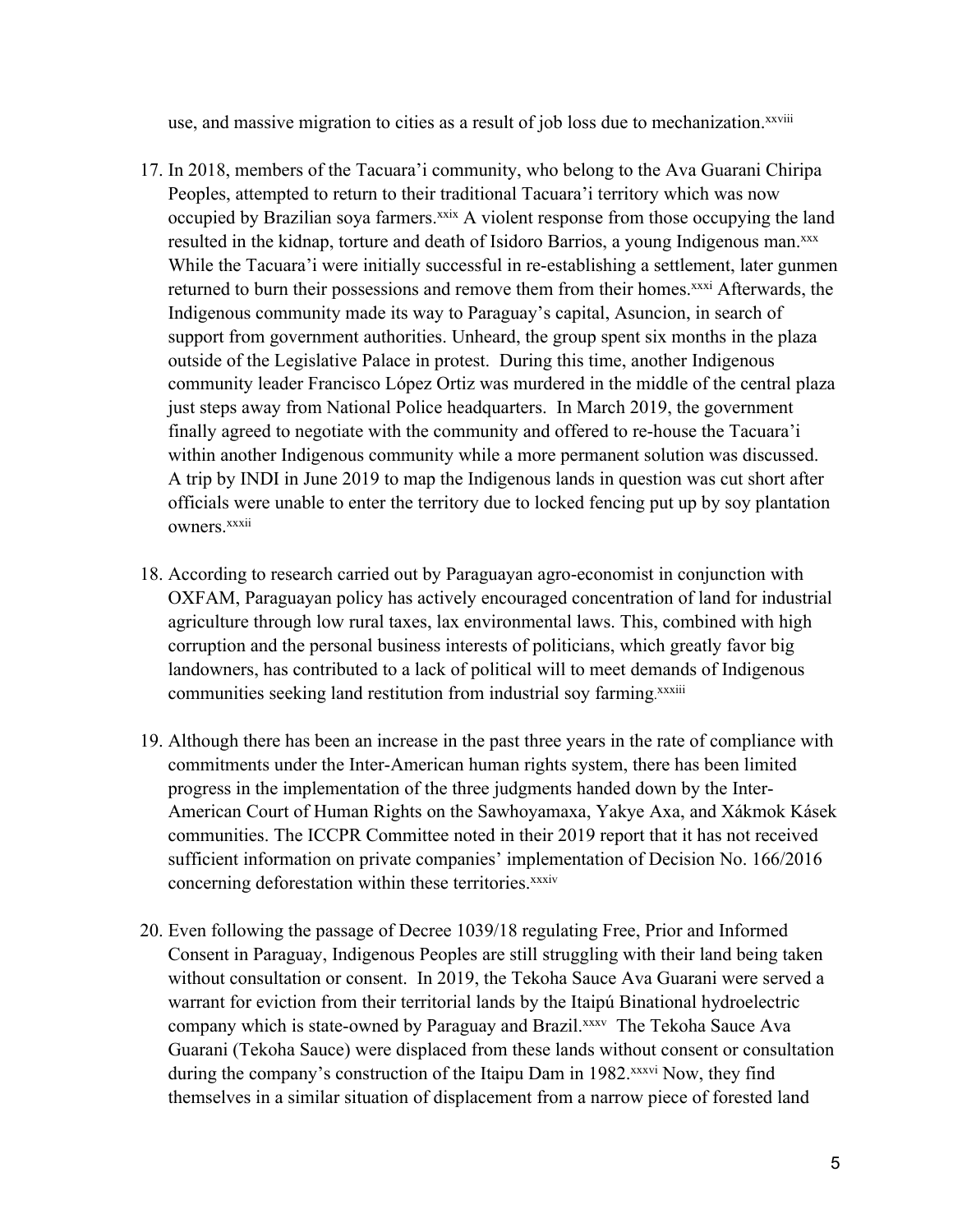alongside the dam that they re-occupied.<sup>xxxvii</sup> This remaining unflooded land is a small fraction of what was once the communities' original territory, now disappeared under the Itaipu reservoir. The hydroelectric company argued that the land the community is living on is considered <sup>a</sup> "recovery and restoration area", essentially conservation land on which human use is not permitted.<sup>xxxviii</sup> In August 2020, the leader of the Tekoha Sauce Indigenous community, Cristobal Martinez, advocated before the members of the Commission of Indigenous Affairs, of the Upper House, for the restitution of their ancestral lands.<sup>xxxix</sup> FAPI has stated that they expect to take the case for reparations to the IACHR following the footsteps of the three other Indigenous communities who have recently settled cases. xl

21. In early 2019, the Ayoreo-Totobiegosode (Ayoreo) People celebrated <sup>a</sup> historic land victory after years of forced separation from their forests.<sup>xli</sup> While this victory secured ownership to <sup>a</sup> small portion of their ancestral lands (18,000 ha), much of the sacred lands has been sold to ranching companies that have exploited its finite natural resources, which make it uninhabitable by the Ayoreo People who have traditionally lived subsistence lifestyles, living in reciprocal relationships with the land. Some uncontacted communities continue to live in this area. A 2016 decision from the Inter-American Commission on Human Rights granting precautionary measures to the Ayoreo has not been fully implemented.

## *C.* **Indigenous Health :** *Relevant Treaties and Articles: CESCR (art. 12)*

- 22. Paraguay's Indigenous Peoples are some of the most impoverished and most vulnerable compared to the non-Indigenous population. Living conditions are dire and access to public health care is lacking.<sup>xlii</sup>
- 23. Poor health in Indigenous communities is associated with high poverty, migration, marginalization, environment destruction, lack of access to traditional lands, and unmet basic needs.<sup>xliii</sup> Poor living conditions increase the susceptibility to illness in these populations, and there are often language, geographical, and cultural barriers that lead to a delayed diagnosis of certain illnesses.<sup>xliv</sup>
- 24. In September 2015, the Indigenous Health Act was prepared in consultation with Indigenous Peoples and was successfully passed.<sup>xlv</sup> However, broader access to health services is still desperately needed in Indigenous communities. According to the Pan American Health Organization'<sup>s</sup> 2015 report, the leading causes of death among Indigenous Peoples were respiratory system diseases, accidents, tuberculosis, nutritional disorders, anemia, and homicides. xlvi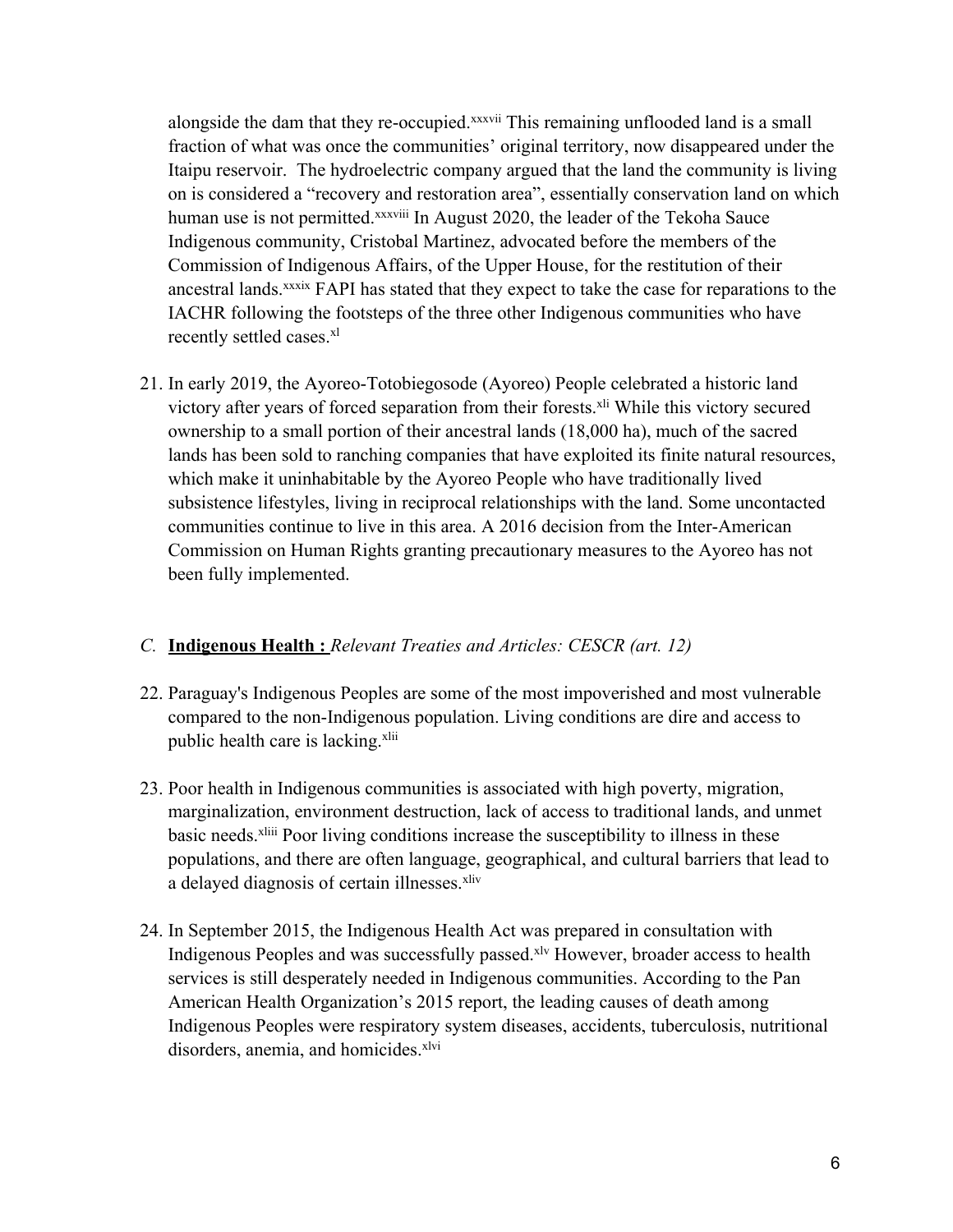- 25. The Ayoreo People in the Chaco region have been subject to forcible removal, and their lands have been subject to some of the fastest rates of deforestation in the world - all of which has had devastating effects on the health of the community.<sup>xlvii</sup> Many Ayoreo who were forced from their forests began to suffer from tuberculosis-like respiratory illnesses and many have died.<sup>xlviii</sup> In 2019, notable Ayoreo environmental activist Chagabi Etacore died of the tuberculosis epidemic and related diseases.<sup>xlix</sup>
- 26. Indigenous health in Paraguay has become even more concerning with the COVID-19 pandemic that has proven to be disproportionately affecting Indigenous Peoples globally.<sup>1</sup> While exact numbers on Indigenous infection and death rates are difficult to gather, there is evidence that Paraguay'<sup>s</sup> response to the pandemic is failing Indigenous communities. A recent letter from eight key Paraguayan social organizations, including FAPI, underscored that Indigenous Peoples are now living in <sup>a</sup> "double emergency" because of the pandemic. li On August 25, 2020, the leader of the Qom community, Tito Recalde, and a seventeen year-old from the Enxet community died of COVID-19.<sup>lii</sup>
- 27. On September 24, 2020, the Special Rapporteur on the Rights of Indigenous Peoples, Francisco Cali-Tzay, stated that, "Indigenous people are especially vulnerable to the disease [COVID-19] due to inadequate access to health care, clean water and due to their prior health conditions. The escalating evictions of Indigenous Peoples from their lands and the loss of their traditional livelihoods, combined with the hardships of COVID-19 is aggravating extreme poverty and malnutrition in indigenous communities."<sup>Iiii</sup> This is especially true in Paraguay where <sup>a</sup> recent repor<sup>t</sup> by Greenpeace indicated that Indigenous rights defenders fear that people conducting deforestation efforts, who travel from urban centers with high infection rates to rural areas to exploit the land, have become vectors bringing COVID-19 into Indigenous communities. liv
- 28. On October 1, 2020, FAPI published <sup>a</sup> bulletin on the confirmed cases of COVID-19 among Indigenous Peoples. They report, according to data from the General Directorate for Health Oversight and the National Directorate of Indigenous Peoples' Health, <sup>a</sup> total of 168 confirmed cases and 18 deaths from the virus, with 12 Indigenous Peoples affected and 47 at risk $\frac{dv}{dx}$
- **D. Language Rights:** *Relevant Articles : UNDRIP (art. 8, 13, 14, 16, 18, 19, 44); CRC (art. 2, 29, 30, 40(vi))*
- 29. Paraguay is unique in that it is the only country on the South American continent that includes an Indigenous language, Guaraní, as one of its official languages.<sup>Ivi</sup> Roughly 97% of the population speak and understand both Guaraní and Spanish. $^{\text{Ivii}}$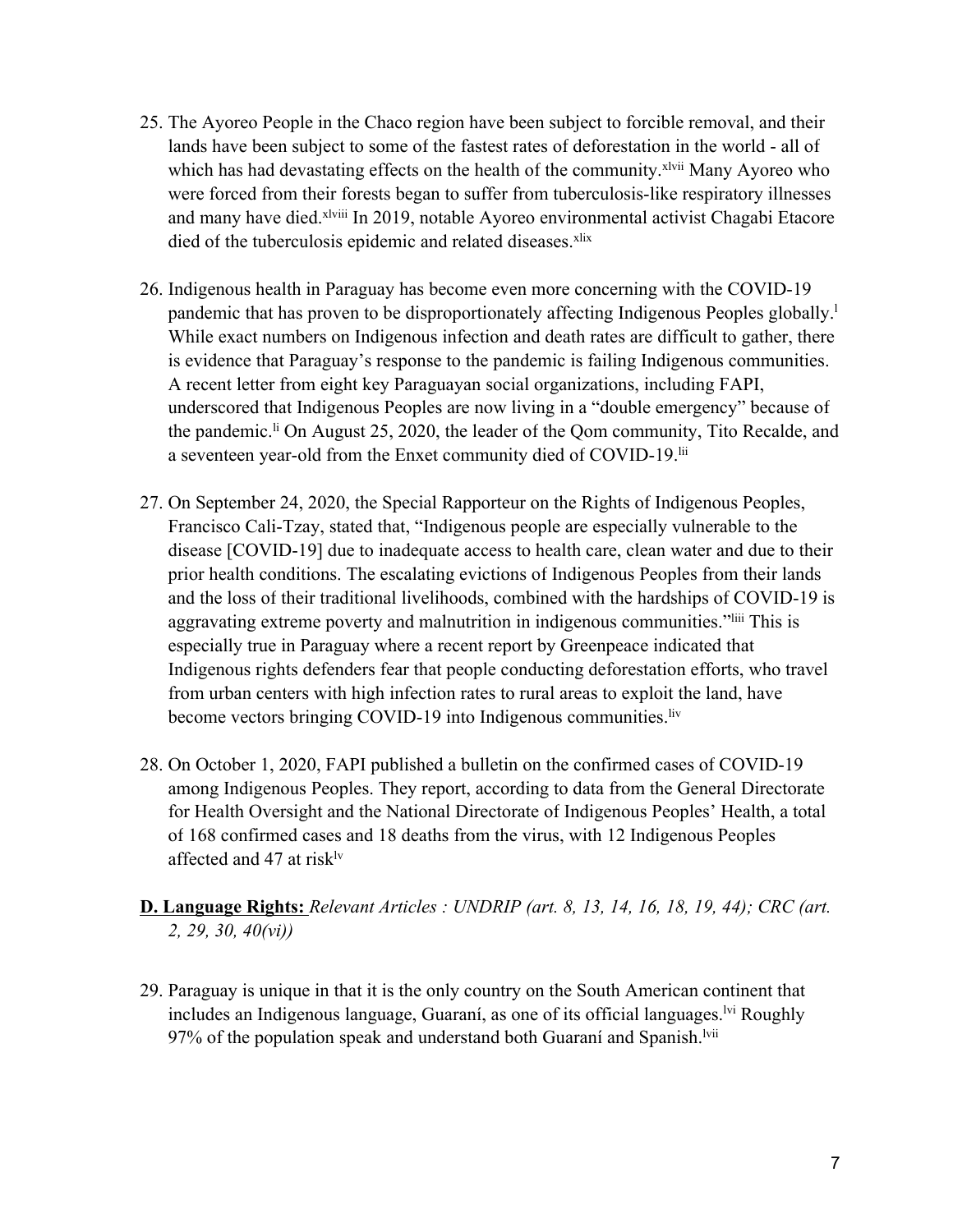- 30. Since implementation of the 1992 Paraguayan Constitution, amended law requires schools to teach children in their Native language at <sup>a</sup> primary level, and that all schools must be bilingual.<sup>Iviii</sup> Article 77 of the amended Constitution concerns the teachings of Native languages and states, "*Teaching at the beginnings of the school process will be realized in the official native language of the student. They will also be instructed in the knowledge and the use of both official languages of the Republic."*lix Moreover, article 140 of the Constitution states, " Indigenous languages, as well as those of other minorities, are par<sup>t</sup> of the cultural patrimony of the Nation."lx
- 31. In 2012, the governmen<sup>t</sup> implemented the Language Law that committed the state to protect Indigenous languages and place Spanish and Guaraní on equal institutional footing.<sup>Ixi</sup> But despite the Constitution and other laws stipulating the use and access of the Guaraní language, the public education system, as well as many of the laws affecting Indigenous Peoples, still view the Indigenous language as subordinate to Spanish. Indigenous communities still struggle for linguistic and cultural recognition and indeed, have very limited access to formal education. Kill A 2015 report of the UN Special Rapporteur on the Rights of Indigenous Peoples states that, while non-Indigenous children complete an average of eight years of school in Paraguay, Indigenous children on average complete only three. <sup>Ixiii</sup> In addition, the report estimates 40 percent of Indigenous individuals cannot read, in comparison to 5.1 percen<sup>t</sup> of the general population. <sup>Ixiv</sup> The Rapporteur noted concerns with a lack of Indigenous consultation and participation in the crafting of education policies.
- 32. While Guaraní is widely spoken with Spanish in Paraguay, there is <sup>a</sup> looming threat that the other Indigenous languages will be lost, especially in the digital age. <sup>Ixv</sup> According to UNESCO, 19 Indigenous Peoples in Paraguay each have their own language and six of these languages are listed as severely or critically endangered. <sup>Ixvi</sup> This is deeply concerning because Indigenous languages are foundational for preservation of cultural identities and traditions.
- *E.* **Access to Justice :** *Relevant Treaties and Articles: ICCPR arts. 2(1), 26; ICESCR art. 2(2); ICERD arts. 2(1), 5, 6; UDHR art. 7; UNDRIP art. 2*
- 33. In July 2019, the Paraguayan Indigenous Institute reported <sup>a</sup> fiscal agen<sup>t</sup> with Criminal Unit No. 3 in Hernandarias to the State Attorney General. xvii It alleged she had misused the criminal justice system against Indigenous Ava Guaraní communities in Itakyry district in the context of <sup>a</sup> dispute over land titles with individuals. The Prosecutor'<sup>s</sup> Office had ye<sup>t</sup> to appoint <sup>a</sup> prosecutor to investigate this complaint by the end of the year.<sup>lxviii</sup>
- *F.* **Violence and Discrimination Against Indigenous Women and Girls:** *Relevant Treaties and Articles: ICCPR (art. 2, 3, 6, 7, 14, 24, 26), UNDRIP (art. 7, 11, 21, 22);*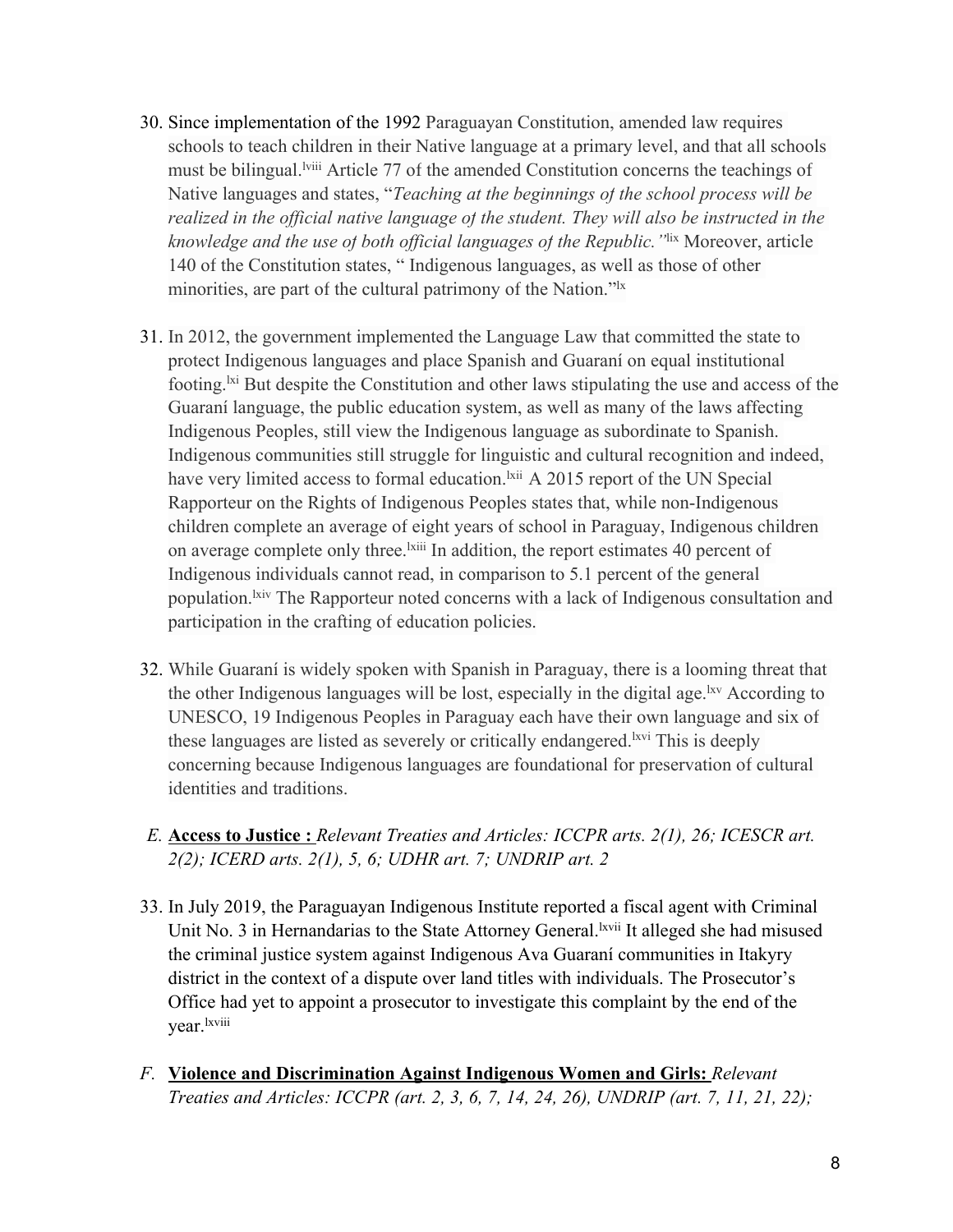### *CEDAW (art. 6, 11, 12, 14, 16 );*

- 34. Article 48 of the Paraguay Constitution states that "men and women have equal civil, political, social, economic, and cultural rights..." and that "the state will promote the conditions and will create the adequate mechanisms" to reach this equality. <sup>Ixix</sup> However, recent events in Paraguay have demonstrated that Indigenous women and girls rights do not ye<sup>t</sup> enjoy these rights fully.
- 35. Globally, Indigenous women face significant discrimination based on their gender, ethnicity, and socioeconomic marginalization. Ixx Indigenous women report that they face discrimination when attempting to access State services.<sup>1xxi</sup>
- 36. Indigenous women continue to face the health impacts, including negative maternal and fetal health outcomes, of environmental degradation and extractive industries, notably resulting from the pollution of water resources and ancestral agricultural lands, <sup>a</sup> phenomenon often described by Indigenous women as "environmental violence."<sup>Ixxii</sup> In rural areas affected by agro-industry, when men migrate to cities looking for work, the burden of food security for families often falls to Indigenous women. This is exacerbated by climate change including forest fires and drought.
- 37. Indigenous women have historically lacked access to education, and today have significantly higher rates of illiteracy: according to the 2012 census, 42.7% of Indigenous women are illiterate compared to 32.8% of Indigenous men and compared to an illiteracy rate of 6% nationally. Ixxiii Ixxiv
- 38. Paraguay has been rated one of the worst countries to be <sup>a</sup> woman in Latin America.<sup>1xxv</sup>According to the Organization of Indigenous and Campesina Women CONAMURI, women in Paraguay experience an imbalance in responsibilities at home, and 7 in 10 women work in the informal sector. Only 35% of leadership and decisionmaking roles are occupied by women.<sup>1xxvi</sup>
- 39. In June 2020, <sup>a</sup> 12 year-old Guarani Indigenous girl was found murdered and authorities say she was sexually abused.<sup>Ixxvii</sup> According to the Executive Director of the Paraguayan Coordination Group for the Rights of Children and Adolescents (CDIA), violence against women and children is an epidemic in Paraguay. Several other cases of extreme sexual violence towards Indigenous girls have prompted large protests in demand for justice from the government.<sup>Ixxviii</sup>
- 40. According to the government'<sup>s</sup> own data, <sup>a</sup> case of sexual violence against <sup>a</sup> minor is documented every two hours<sup>lxxix</sup>, and the full number could be higher considering the underreported nature of sexual violence.
- 41. Women and children who are raped are forced to carry children to term because abortion is illegal in the country.<sup>1xxx</sup>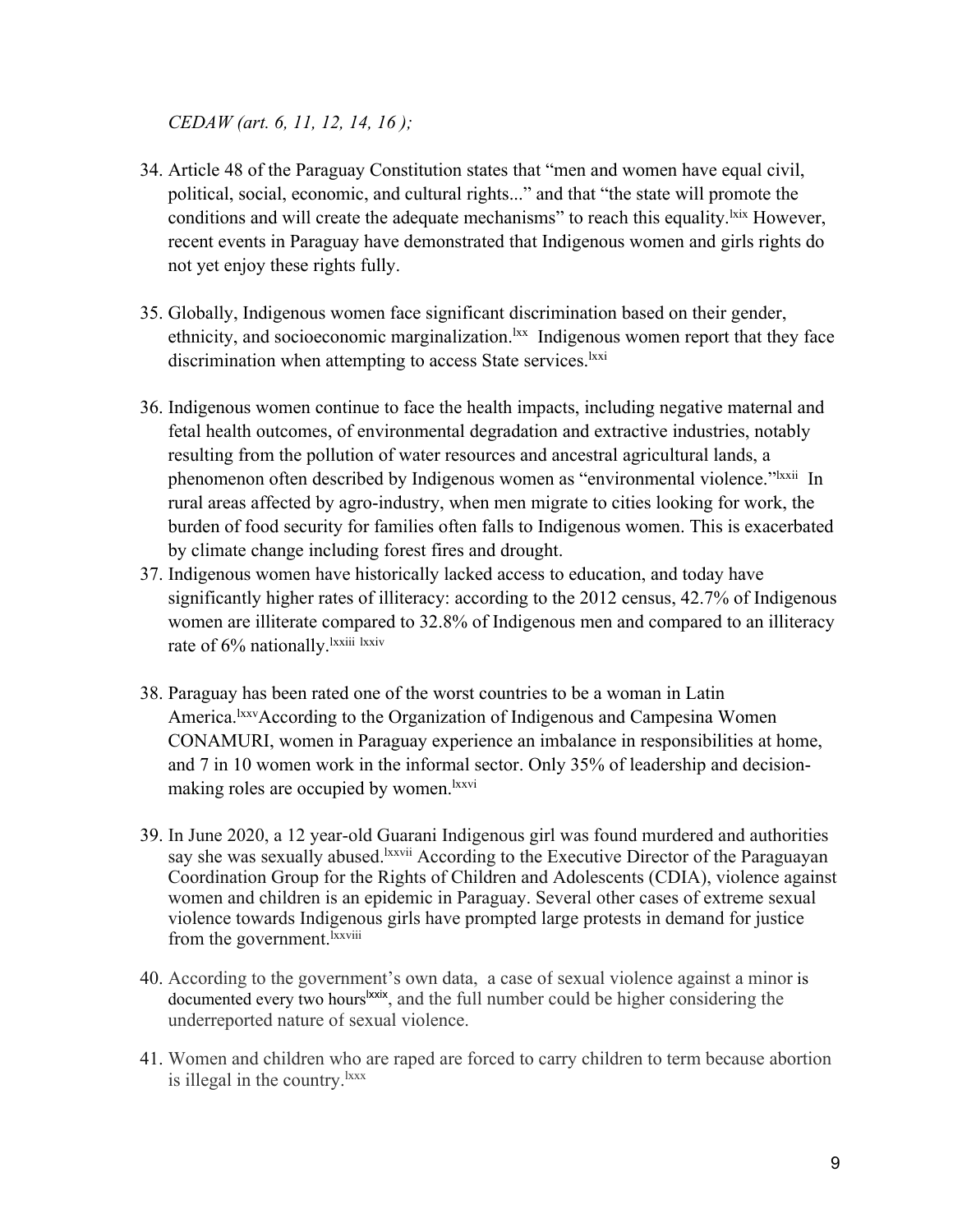- 42. These high levels of violence are exacerbated by <sup>a</sup> lack of culturally and linguistically appropriate health services for victims of domestic violence available to Indigenous women and girls in rural areas.<sup>1xxxi</sup>
- 43. Indigenous children have also been shown to lack access to vaccines compared to non-Indigenous children in Paraguay. Ixxxii
- *G.* **Climate Change:** *Relevant Treaties and Articles: UNDRIP (art. 3, 7, 8, 10, 11, 13, 19, 24, 25, 26, 29, 31)*
- 44. Climate change is shifting the ranges of plant and wildlife species, as well as the livability of traditional Indigenous lands in Paraguay. Human-caused climate change is exacerbated by deforestation and exploitative practices. The Declaration affirms Indigenous Peoples' rights to preserve, protect, and continue traditional, cultural, and spiritual practices tied to their lands.
- 45. In recent years, Paraguay has experienced devastating climate-related events, including extreme drought to extreme flooding.<sup>1xxxiii</sup> While these climate change issues affect Paraguay'<sup>s</sup> economic and social systems as <sup>a</sup> whole, vulnerable populations, like the Indigenous Peoples living in rural areas, are immediately affected in <sup>a</sup> myriad of ways.
- 46. In September 2019, the Paraguayan governmen<sup>t</sup> signed an agreemen<sup>t</sup> with the Food and Agriculture Organization (FAO) of the UN to implement the Poverty, Reforestation, Energy and Climate Change (PROEZA) Project, which seeks to improve the lives of approximately 17,000 families living in areas vulnerable to climate change, including Paraguay's Upper Parana of the Atlantic Forest. <sup>Ixxxiv</sup>
- 47. The World Bank'<sup>s</sup> 2018 repor<sup>t</sup> identifies Paraguay as among the 11 countries with the most deforestation between 2000 and 2013 and is one of the most deforested countries in the world.<sup>1xxxv</sup> This pattern has only intensified in recent years.

# **V. Questions**

- 1. How is Paraguay regulating industrial soy production to ensure Indigenous Peoples rights are upheld?
- 2. What steps will the governmen<sup>t</sup> of Paraguay take to mitigate the impact of climate change on Indigenous Peoples?

# **VI. Recommendations**

Cultural Survival urges the governmen<sup>t</sup> of Paraguay to:

- 1. In consultation with Indigenous Peoples, establish an appropriate, effective mechanism for filing claims for the restitution of ancestral territories and lands to Indigenous Peoples, in line with the 2016 CERD recommendation.
- 2. Carefully monitor the implementation of Decree 1039/18, which approves the "Protocol for the Process of Consultation and Free, Prior and Informed Consent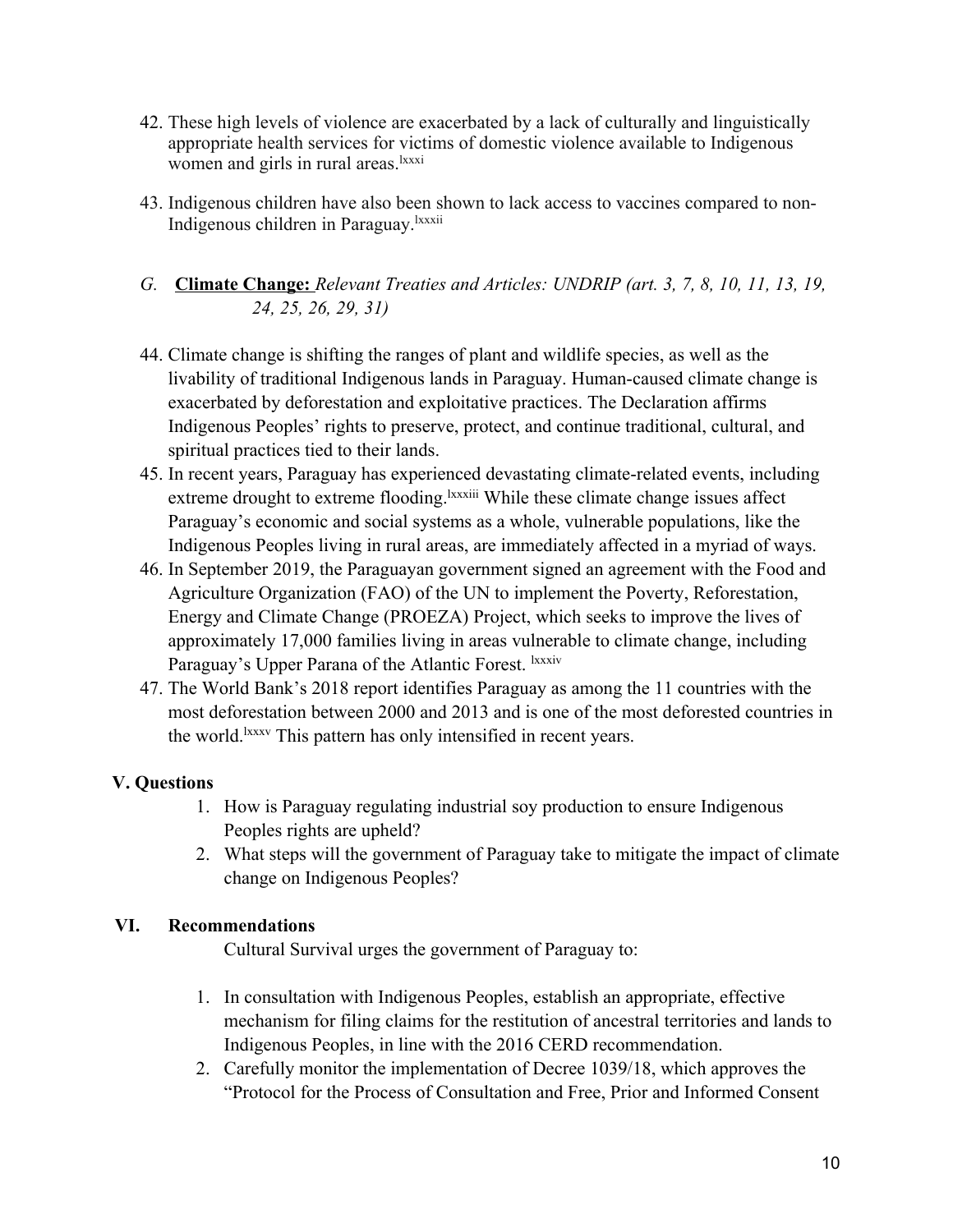with the Indigenous Peoples that live in Paraguay."

- 3. With the participation of Indigenous Peoples, review policies such as rural land taxes to better regulate, monitor, and limit industrial soy production, especially where it infringes upon the rights of Indigenous Peoples to their lands.
- 4. Take steps to provide adequate compensation or restitution for the Tekoha Sauce community and all Indigenous communities displaced by the Itaipu Dam.
- 5. Increase efforts to comply with decisions from the IACHR in favor of Indigenous land rights, and take steps to address future Indigenous land rights cases at the domestic level in <sup>a</sup> way that is in compliance with the UNDRIP.
- 6. Ensure the regular and sufficient allocation of resources to the Directorate-General for Indigenous Education, to enable Indigenous Peoples' access to education that is culturally and linguistically appropriate.
- 7. Consult with Indigenous Peoples in the preparation of legislation and programs to rectify the inequities in access currently experienced by Indigenous students, with particular focus on Indigenous girls.
- 8. Consult with Indigenous Peoples to develop strategies for revitalization of endangered Indigenous languages.
- 9. Ensure that Indigenous Peoples have access to culturally and linguistically appropriate healthcare in the face of COVID-19, including vaccines when made available, and that informal workers are able to access benefits for lost income during the pandemic.
- 10. Improve access to culturally and linguistically appropriate services for Indigenous girls and women who are victims of domestic and sexual violence.
- 11. Invite the newly appointed UN Special Rapporteur on the Rights of Indigenous Peoples to carry out <sup>a</sup> visit Paraguay.
- 12. Create <sup>a</sup> National Action plan on implementing the rights of Indigenous Peoples based on the World Conference on Indigenous Peoples' Outcome Document.

Endnotes

<sup>&</sup>lt;sup>i</sup> Tauli Corpuz, V. (2015, August 6). Report to the Human Rights Council, 2015. Rights of Indigenous women and girls. [http://unsr.vtaulicorpuz.org/site/index.php/en/documents/annual-reports/83-report](http://unsr.vtaulicorpuz.org/site/index.php/en/documents/annual-reports/83-report-hrc-2015)[hrc-2015](http://unsr.vtaulicorpuz.org/site/index.php/en/documents/annual-reports/83-report-hrc-2015)

ii DGEEC, III Censo Indígena 2012. Los pueblos indígenas tuvieron activa participación en el proceso iii *Id.*

iv *Id.*

v Paraguay Constitution, 1992, Article 63

<sup>&</sup>lt;sup>vi</sup> The judgements state that Paraguay must restitute land for the Exnet-Sur as reparations for the socio environmental injustices and human rights violations both communities have endured. These land restitutions are complicated by historic and present-day discriminatory policies that negatively affect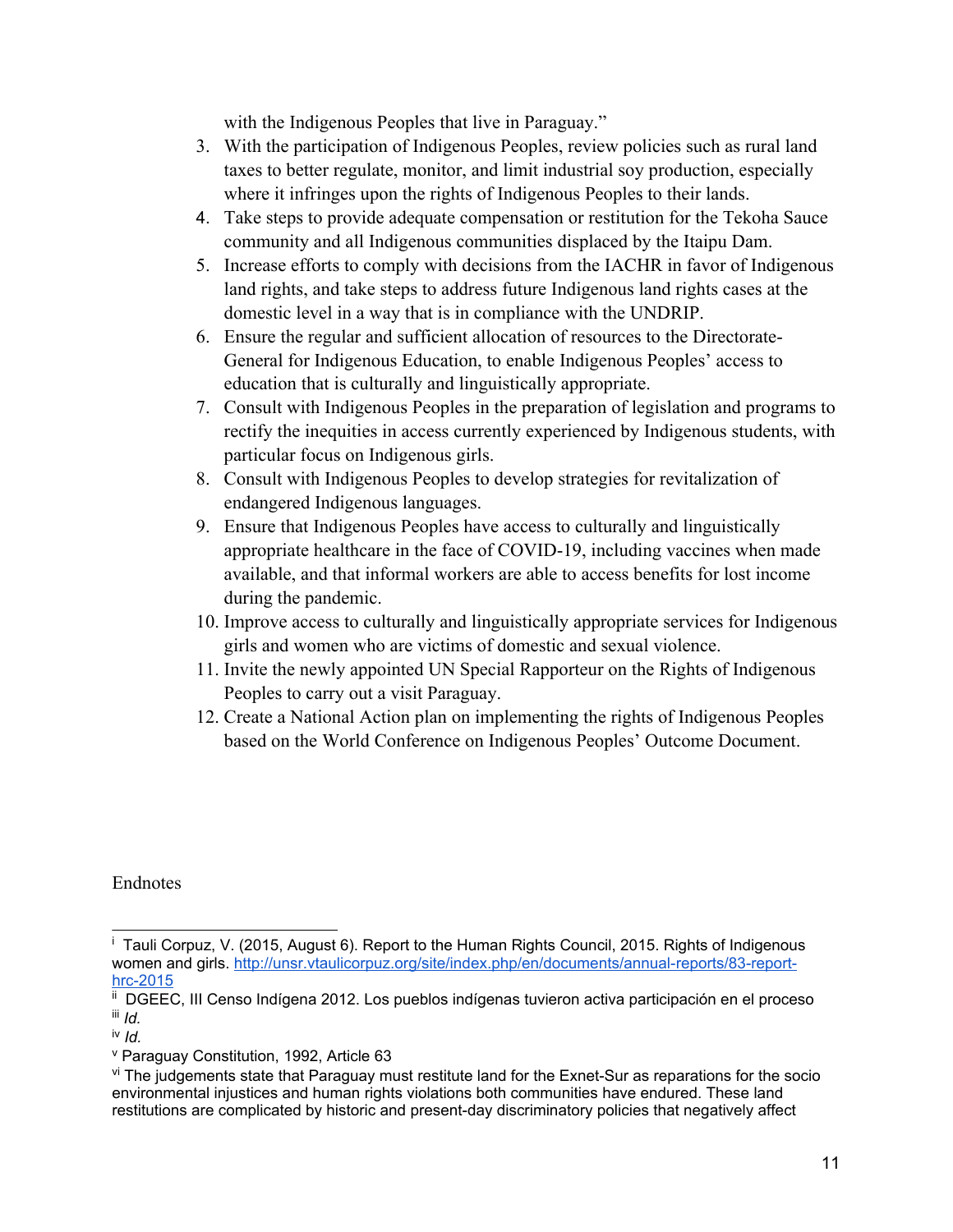Indigenous Peoples.

vii *Cuarto dia de cierre de ruta por conflicto por tierras,* ABC en el Este, <sup>27</sup> Sept. 2018,

<https://www.abc.com.py/nacionales/cuarto-dia-de-cierre-de-ruta-por-conflictos-de-tierras-1744647.html> and *Indian Tribe blocks Pan-American Highway to protest land invasion,* Survival, 23 July, 2013,

https://www.survivalinternational.org/news/9394#:~:text=A%20key%20South%20American%20highway,r apidly%2Dshrinking%20island%20of%20forest.&text=Although%20most%20members%20of%20the,the %20area%20now%20under%20threat.

viiiDecree 1039/18 https://www.fapi.org.py/para-descargar-el-protocolo-de-consulta-a-los-pueblosindigenas-aprobado-por-el-ejecutivo/

<sup>ix</sup> Id.; https://www.ilo.org/dyn/normlex/en/f?p=NORMLEXPUB:12100:0::NO::P12100\_ILO\_CODE:C169

<sup>x</sup> Decree 1039/18 https://www.fapi.org.py/para-descargar-el-protocolo-de-consulta-a-los-pueblosindigenas-aprobado-por-el-ejecutivo/

xi Historic Achievement: The President of the Republic Promulgated Law 6,615 that expropriates lands for the Y'aka Marangatu Indigenous community, 18, Sept, 2020, https://www.fapi.org.py/logro-historico-elpresidente-de-la-republica-promulgo-la-ley-6-615-que-expropia-tierras-para-la-comunidad-indigena-yakamarangatu/

xii http://www.oas.org/es/cidh/prensa/comunicados/2020/181.asp

<sup>xiii</sup> http://www.oas.org/es/cidh/prensa/comunicados/2020/181.asp

xiv https://www.abc.com.py/nacionales/2020/09/25/gobierno-expropia-219-hectareas-a-favor-de-lacomunidad-indigena-yaka-marangatu/

xv https://www.abc.com.py/nacionales/2020/09/25/gobierno-expropia-219-hectareas-a-favor-de-lacomunidad-indigena-yaka-marangatu/

xviReport of the Working Group on the Universal Periodic Review of Paraguay, A/HRC/32/9, April 12, <sup>2016</sup> [https://documents-dds-](https://documents-dds-ny.un.org/doc/UNDOC/GEN/G15/263/27/PDF/G1526327.pdf?OpenElement)

#### [ny.un.org/doc/UNDOC/GEN/G15/263/27/PDF/G1526327.pdf?OpenElement](https://documents-dds-ny.un.org/doc/UNDOC/GEN/G15/263/27/PDF/G1526327.pdf?OpenElement)

xvii Forest Peoples Programme, *Paraguay: Indigenous Federation Denounces Abuses Committed Against Indigenous Communities,* Dec. 11, 2017, https://www.forestpeoples.org/en/rights-land-naturalresources-civil-political-rights-agribusiness/news-article/2017/paraguay

xviii https://www.reuters.com/article/us-paraguay-indigenous/paraguayan-indigenous-community-goesdigital-to-protect-ancestral-lands-idUSKCN1SQ13O

xix *Supra* note 4.

xx UN Committee on the Elimination of Racial Discrimination (CERD), *Concluding observations on the combined fourth to sixth periodic reports of Paraguay*, 4 October 2016, CERD/C/PRY/CO/4-6, available at: https://www.refworld.org/docid/597b174b4.html [accessed 20 September 2020]

xxi *Id.* at para. 19.

xxii *The Indigenous World 2020, <https://www.iwgia.org/en/paraguay.html>*

xxiii UN Human Rights Committee (ICCPR), Concluding Observations on the fourth periodic report of Paraguay, 22 July 2019, CCPR/C/PRY/CO/4, available at:

https://tbinternet.ohchr.org/\_layouts/15/treatybodyexternal/Download.aspx?symbolno=CCPR/C/PRY/CO/ 4&Lang=En

xxiv UN Human Rights Committee (ICCPR), Concluding Observations on the fourth periodic report of Paraguay, 22 July 2019, CCPR/C/PRY/CO/4, available at:

https://tbinternet.ohchr.org/\_layouts/15/treatybodyexternal/Download.aspx?symbolno=CCPR/C/PRY/CO/ 4&Lang=En

xxv https://www.theguardian.com/world/2009/oct/14/alfredo-stroessner-paraguay-operation-condor xxvi *Paraguay - Policy notes 2018 : Paraguay - Notas de política 2018 (Spanish).* Washington, D.C. : World Bank Group. http://documents.worldbank.org/curated/en/751071525763871071/Paraguay-Notas-de-política-2018

xxvii *Id.*

<sup>xxviii</sup> https://time.com/4070686/paraguay-soy-plantations-war/

xxix William Costa, *Indigenous communities facing landlessness in Paraguay,* <sup>23</sup> April 2019. https://www.opendemocracy.net/en/democraciaabierta/tacuarai-indigenous-people-facing-landlessnessparaguay/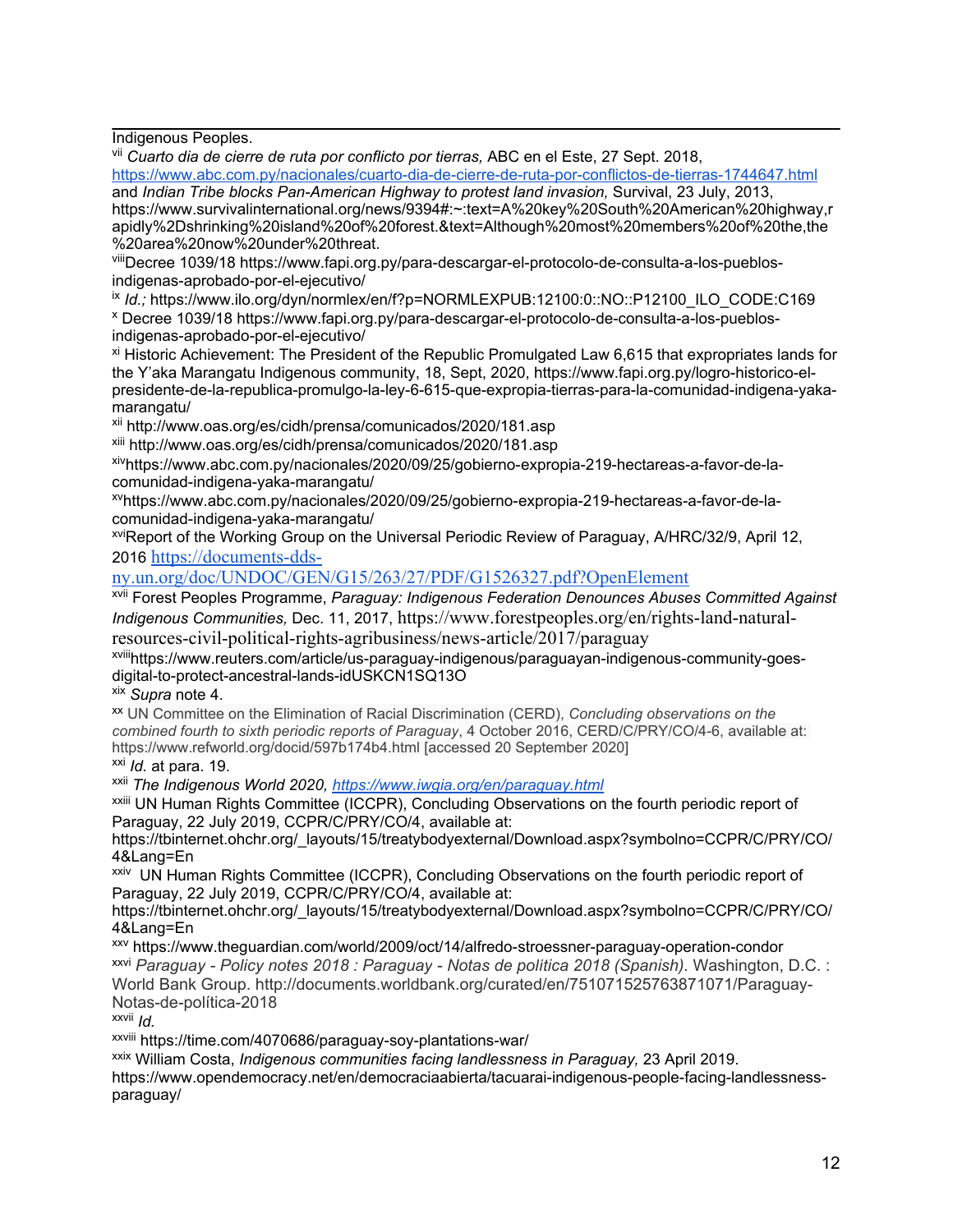xxx *Id.* Members of the Tacuara'i community claim that he was kidnapped, tortured and violently executed. xxxi *Id.*

xxxii https://www.ip.gov.py/ip/instituciones-verifican-tierras-reclamadas-por-indigenas-de-lacomunidad-de-tacuarai/

xxxiii https://d1tn3vj7xz9fdh.cloudfront.net/s3fs-

public/file\_attachments/yvy\_jara\_informe\_oxfamenparaguay.pdf

xxxiv *CCPR/C/PRY/CO/4* at. para. 44.

xxxv https://www.amnesty.org/download/Documents/AMR4506142019ENGLISH.pdf

xxxvi Many argue that this displacement was in direct violation of Paraguayan Law, *Let <sup>N</sup> 904/81,* which states that Indigenous Peoples must consent to any move and must be given land of at least comparable quality to that being seized. <http://www.tierraviva.org.py/wp-content/uploads/2013/11/PDF.pdf> xxxvii *Id.*

<sup>xxxviii</sup> https://lab.org.uk/tekoha-sauce-community-fights-to-recover-land-at-itaipu/

xxxix La Nacion, *Tekoha Sauce Indigenous community will petition the Senate for the restitution of their lands,* 9 Aug, 2020 https://www.lanacion.com.py/politica/2020/10/09/gremios-de-la-produccion-exigendestitucion-de-senadores-por-propiciar-la-invasion-de-tierras/

xl [https://www.fapi.org.py/la-fapi-repudia-grave-violacion-de-derechos-humanos-sufrida-por-la](https://www.fapi.org.py/la-fapi-repudia-grave-violacion-de-derechos-humanos-sufrida-por-la-comunidad-indigena-sauce-del-pueblo-ava-guarani/)[comunidad-indigena-sauce-del-pueblo-ava-guarani/](https://www.fapi.org.py/la-fapi-repudia-grave-violacion-de-derechos-humanos-sufrida-por-la-comunidad-indigena-sauce-del-pueblo-ava-guarani/)

xli Survival, *Ayoreo Indigenous people in Paraguay celebrate land victory,* 1 April 2019, available at: https://www.survivalinternational.org/news/12124

<sup>xlii</sup> Supra note 21. 75% of the Indigenous population of Paraguay lives in poverty or extreme

poverty.<br><sup>xiii</sup> Lopez PA, Fernández PV, Morel IM. Prevalencia de tuberculosis en indígenas del departamento de Itapúa. Asunción. 2013.

xliv *Id.*

xlv *[https://www.scielo.br/scielo.php?pid=S0074-02762017000700474&script=sci\\_arttext](https://www.scielo.br/scielo.php?pid=S0074-02762017000700474&script=sci_arttext)*

<sup>xlvi</sup> UN Population and Statistics Divisions, 1990; PAHO Health Information Platform (PHIP), 2013, 2014, and 2015.available at: https://www.paho.org/salud-en-las-

americas-2017/?page\_id=147#:~:text=In%20all%2C%2018.3%25%20of%20births,per%201%2C000%20live%20births% 2C%20respectively.

<sup>xlvii</sup> https://www.survivalinternational.org/tribes/ayoreo xlviii *Id.* and

[https://www.survivalinternational.org/news/10143#:~:text=Members%20of%20the%20Ayoreo%2DTotobie](https://www.survivalinternational.org/news/10143#:~:text=Members%20of%20the%20Ayoreo%2DTotobiegosode,burn%20and%20clear%20the%20land) [gosode,burn%20and%20clear%20the%20land](https://www.survivalinternational.org/news/10143#:~:text=Members%20of%20the%20Ayoreo%2DTotobiegosode,burn%20and%20clear%20the%20land). And https://in.reuters.com/article/us-health-coronavirusindigenous-samer/south-americas-indigenous-people-lock-down-as-coronavirus-takes-holdidUSKBN21A2YO

xlix https://www.survivalinternational.org/news/12198

<sup>l</sup> UNESCO, *COVID-19 recovery and Indigenous Peoples,* May 8, 2020,

https://en.unesco.org/news/covid-19-recovery-and-indigenous-peoples

li William Costa, *Paraguay'<sup>s</sup> pandemic response fails Indigenous communities,* <sup>26</sup> Sept, 2020,

https://towardfreedom.org/story/paraguays-pandemic-response-fails-indigenous-communities/

lii La Nación, *Exigen atención para pueblos indígenas tras muerte de dos nativos por COVID-19,* 2 Sept.

2020.*https://www.lanacion.com.py/pais/2020/09/02/exigen-atencion-para-pueblos-indigenastras-muerte-de-dos-nativos-por-covid-19/*

liii Statement of Mr. Francisco Cali-Tzay, Special Rapporteur on the rights of Indigenous Peoples at the Human Rights Council 45th Session, Geneva, 24 September 2020, available at:

https://www.ohchr.org/EN/NewsEvents/Pages/DisplayNews.aspx?NewsID=26294&LangID=E

liv Inori Roy, *Deforestation and land-grabs bring COVID-19 threats to Amazon and Gran Chaco residents,* Unearthed, 17 Sept. 2020, available at: [https://unearthed.greenpeace.org/2020/09/17/deforestation](https://unearthed.greenpeace.org/2020/09/17/deforestation-covid-coronavirus-amazon-gran-chaco-indigenous/)[covid-coronavirus-amazon-gran-chaco-indigenous/](https://unearthed.greenpeace.org/2020/09/17/deforestation-covid-coronavirus-amazon-gran-chaco-indigenous/)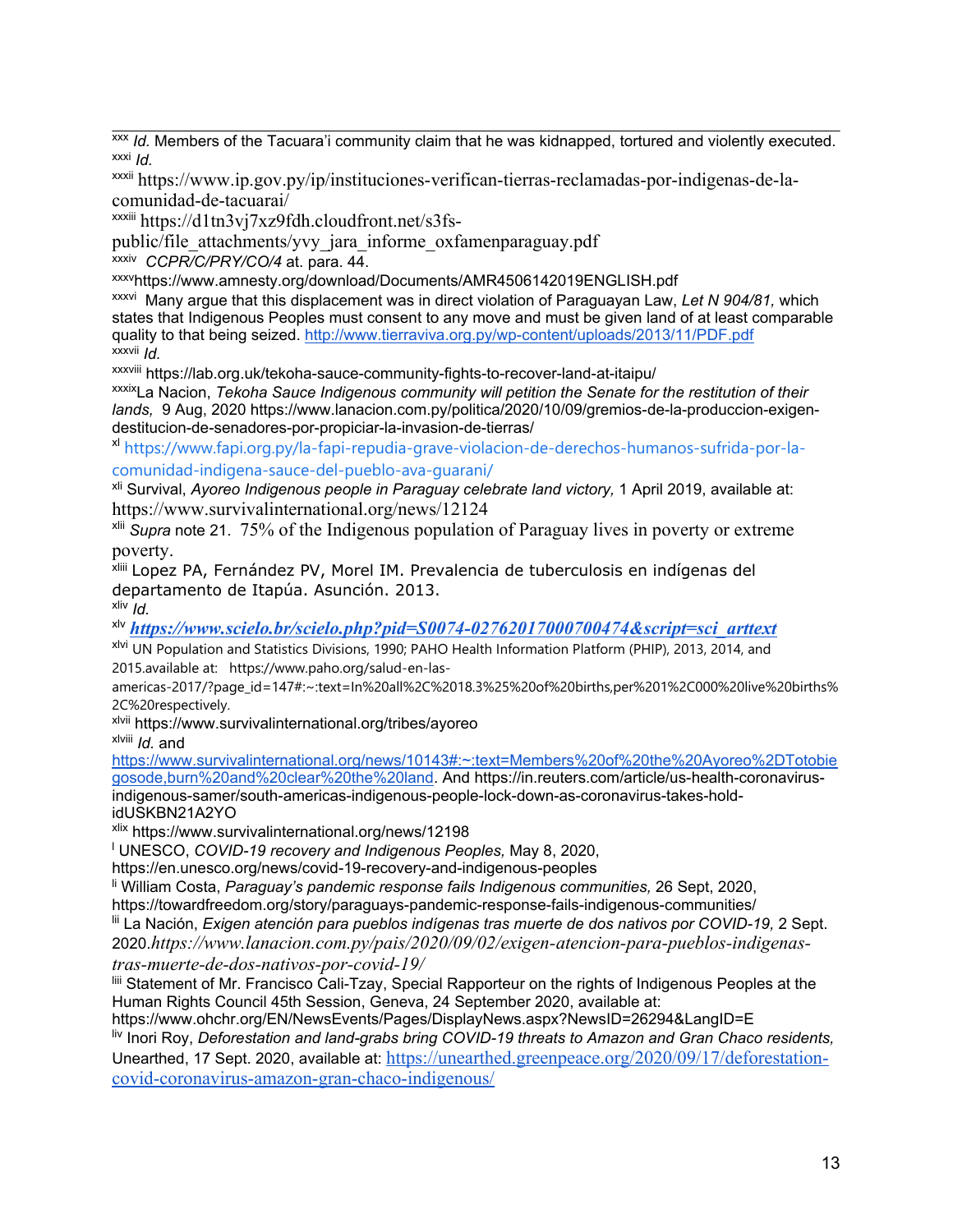**N** Bulletin N. 4: Indigenous Population with Confirmed cases of COVID 19, 2 Oct. 2020,

https://www.fapi.org.py/boletin-n-4-poblacion-indigena-con-casos-confirmados-de-covid-19/ lvi <https://www.ft.com/content/079c15f6-7e0f-11e9-8b5c-33d0560f039c>

lvii *Id.*

<sup>lviii</sup> Paraguay Constitution, 1992, Article 77

lix *Id.*

lx *Id.* at art. 140.

<sup>lxi</sup> Ley de Lenguas, N. 4251, available at: http://www.cultura.gov.py/marcolegal/ley-de-lenguasn%C2%BA-4251/

lxii William Costa, '*Culture is Language': why an indigenous tongue is thriving in Paraguay,* <sup>3</sup> Sept. 2020, https://www.theguardian.com/world/2020/sep/03/paraguay-guarani-indigenous-language

lxiii A/HRC/30/41/Add.1, *Report of the Special Rapporteur on the rights of Indigenous Peoples,* 13 Aug. 2015. Available at: [http://unsr.vtaulicorpuz.org/wp-content/uploads/2014/06/images\\_docs\\_country\\_2015](http://unsr.vtaulicorpuz.org/wp-content/uploads/2014/06/images_docs_country_2015-paraguay-a-hrc-30-41-add-1-en.pdf) [paraguay-a-hrc-30-41-add-1-en.pdf](http://unsr.vtaulicorpuz.org/wp-content/uploads/2014/06/images_docs_country_2015-paraguay-a-hrc-30-41-add-1-en.pdf)

lxiv *Id.* at para. 61.

lxv Frances Jenner, *Can This Indigenous Language Thrive in <sup>a</sup> Digital Age?,* 22 Nov. 2019, https://www.sapiens.org/language/guarani-digital/

lxvi UNESCO Atlas of the World'<sup>s</sup> Languages in Danger, available at: http://www.unesco.org/languagesatlas/index.php

<sup>lxvii</sup> https://www.amnesty.org/download/Documents/AMR4599772019ENGLISH.pdf

<sup>lxviii</sup> Paraguay: The Attorney General must investigate misuse of the criminal justice system against Indigenous communities in Itakyry

<sup>lxix</sup> Paraguay Constitution at art. 48.

 $^{\texttt{hx}}$  Tauli Corpuz, V. (2015, August 6). Report to the Human Rights Council, 2015. Rights of Indigenous women and girls. http://unsr.vtaulicorpuz.org/site/index.php/en/documents/annual-reports/83-reporthrc-2015

<sup>lxxi</sup> https://www.unicef.org/paraguay/comunicados-prensa/mujeres-ind%C3%ADgenas-buscan-asumirliderazgo-en-sus-comunidades

lxxii Report of UN expert group meeting on violence against indigenous women and girls, 2012. Available at https://www.un.org/development/desa/indigenouspeoples/meetings-and-workshops/2012-meetingsand-workshops.html lxxiii

https://www.dgeec.gov.py/Publicaciones/Biblioteca/indigena2012/Pueblos%20indigenas%20en%20el%2 0Paraguay%20Resultados%20Finales%20de%20Poblacion%20y%20Viviendas%202012.pdf <sup>lxxiv</sup> https://data.worldbank.org/indicator/SE.ADT.LITR.ZS?locations=PY

lxxv https://www.conamuri.org.py/manifiesto-del-paro-de-mujeres-paraguay-8m-2020/ <sup>lxxvi</sup> Ibid

lxxvii Joe McCarthy and Erica Sanches, *Murder of Indigenous Girl in Paraguay Sparks Outrage and Calls for Action Agaisnt Sexual Violence,* 17 July 2020, https://www.globalcitizen.org/en/content/paraguaysexual-violence-indigenous/

<sup>lxxviii</sup> https://www.ultimahora.com/ciudadanos-exigen-justicia-asesinato-nina-indigena-n2873014.html <sup>lxxix</sup> https://twitter.com/CDIApy/status/1266143401537417217

lxxx https://www.globalcitizen.org/en/content/paraguay-sexual-violence-indigenous/ <sup>lxxxi</sup> [https://www.scidev.net/america-latina/gobernanza/noticias/bajo-acceso-a-salud-en-mujeres](https://www.scidev.net/america-latina/gobernanza/noticias/bajo-acceso-a-salud-en-mujeres-indigenas-mejora-en-sus-hijos.html)[indigenas-mejora-en-sus-hijos.html](https://www.scidev.net/america-latina/gobernanza/noticias/bajo-acceso-a-salud-en-mujeres-indigenas-mejora-en-sus-hijos.html)

<sup>lxxxii</sup> https://www.scidev.net/america-latina/gobernanza/noticias/bajo-acceso-a-salud-en-mujeresindigenas-mejora-en-sus-hijos.html

lxxxiii Daniela Desantis, *Amid 'many shocks,' Paraguay cuts <sup>2019</sup> growth outlook again due to drought, trade,* 23 Oct. 2019, https://www.reuters.com/article/paraguay-economy/amid-many-shocks-paraguaycuts-2019-growth-outlook-again-due-to-drought-trade-idUSL2N2780ZP